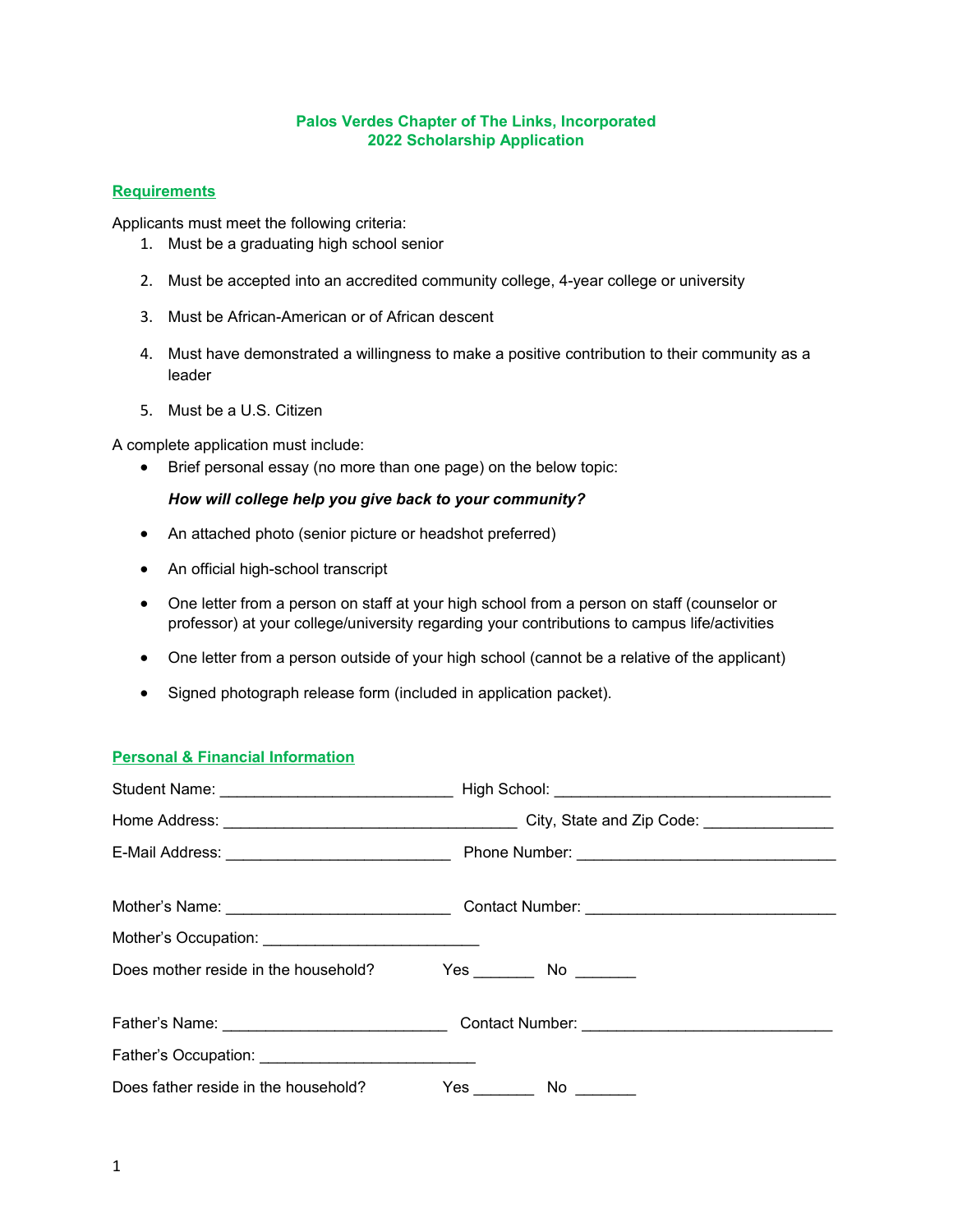Total number of dependents supported by the household in which you live (including you): \_\_\_\_\_\_\_\_

Number of siblings: \_\_\_\_\_\_\_\_\_\_\_ Number currently attending college: \_\_\_\_\_\_\_\_\_\_

| First generation college student? | Yes | No |  |
|-----------------------------------|-----|----|--|
|                                   |     |    |  |

Total Amount of Annual Household Income: \_\_\_\_\_\_\_\_\_\_\_\_\_\_\_\_\_\_

# **Record of Participation in Extracurricular Activities**

High School Clubs, Organizations, Sports & Activities (Signature verification required by applicable sponsor, coach, leader, mentor, etc.)

| - - - - - - - - - - -<br>Organization or Sport | Office/Positio<br>n Held | -- r r<br>9 <sup>th</sup> | 10 <sup>th</sup> | 11 <sup>th</sup> | $12^{\text{th}}$ | Verification by Leader<br>(Signature Required) |
|------------------------------------------------|--------------------------|---------------------------|------------------|------------------|------------------|------------------------------------------------|
|                                                |                          |                           |                  |                  |                  |                                                |
|                                                |                          |                           |                  |                  |                  |                                                |
|                                                |                          |                           |                  |                  |                  |                                                |
|                                                |                          |                           |                  |                  |                  |                                                |
|                                                |                          |                           |                  |                  |                  |                                                |

#### Honors, Recognitions and Awards Received

| <b>Award Received</b> | Awarded By | Verification by Leader<br>(Signature Required) |  |  |  |
|-----------------------|------------|------------------------------------------------|--|--|--|
|                       |            |                                                |  |  |  |
|                       |            |                                                |  |  |  |
|                       |            |                                                |  |  |  |
|                       |            |                                                |  |  |  |
|                       |            |                                                |  |  |  |

### Community Clubs, Organizations & Activities

(List office/position held, awards, community volunteer service, etc.)

| Organization, Activity or Award | Service Hours Received | Verification by Leader<br>(Signature Required) |
|---------------------------------|------------------------|------------------------------------------------|
|                                 |                        |                                                |
|                                 |                        |                                                |
|                                 |                        |                                                |
|                                 |                        |                                                |
|                                 |                        |                                                |

#### Employment History

| Company | Position Held | Dates | Supervisor | Phone |
|---------|---------------|-------|------------|-------|
|         |               |       |            |       |
|         |               |       |            |       |
|         |               |       |            |       |

# **College/ University Information**

College(s) and/or Universities to which you have been accepted:

- 1.
- 2. \_\_\_\_\_\_\_\_\_\_\_\_\_\_\_\_\_\_\_\_\_\_\_\_\_\_\_\_\_\_\_\_\_\_\_\_\_\_\_\_\_\_\_\_\_\_\_\_\_\_\_\_\_\_\_\_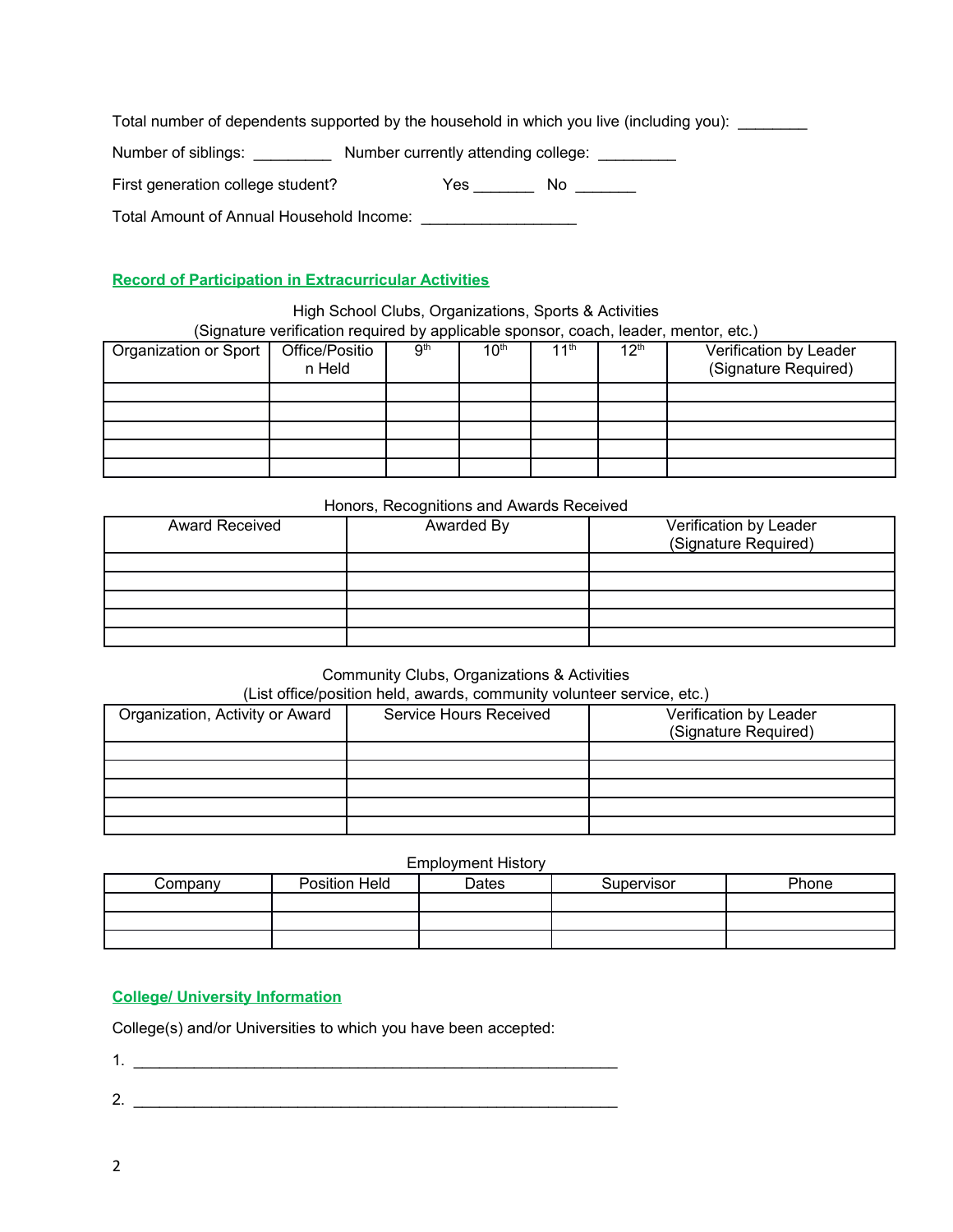3. \_\_\_\_\_\_\_\_\_\_\_\_\_\_\_\_\_\_\_\_\_\_\_\_\_\_\_\_\_\_\_\_\_\_\_\_\_\_\_\_\_\_\_\_\_\_\_\_\_\_\_\_\_\_\_\_  $4.$ 

College or University you plan to attend: \_\_\_\_\_\_\_\_\_\_\_\_\_\_\_\_\_\_\_\_\_\_\_\_\_\_\_\_\_\_\_\_\_\_\_\_\_\_\_\_\_\_\_\_

Your anticipated major: \_\_\_\_\_\_\_\_\_\_\_\_\_\_\_\_\_\_\_\_\_\_\_\_\_\_\_\_\_\_\_\_\_\_\_\_\_\_\_\_\_\_\_\_\_\_\_\_\_\_\_\_\_\_\_\_\_

## **Voluntary Information**

- 1. Ethnicity (check one)
	- Not Specified \_\_\_\_
	- Hispanic or Latino \_\_\_
	- Not Hispanic or Latino \_\_\_
	- I do not wish to provide this information \_\_\_
- 2. Race (Select one or more races)
	- American Indian or Alaska Native
	- Asian
	- Native Hawaiian or Other Pacific Islander
	- Black or African American \_\_\_
	- White
	- I do not wish to provide this information \_\_\_
- 3. Gender
	- Male \_\_\_\_
	- Female \_\_\_\_
	- Not Specified \_\_\_\_
	- I do not wish to provide this information \_\_\_

#### **Application Submission**

All applications must be postmarked no later than March 31, 2022

The purpose of this scholarship is to supplement your monthly expenses and if awarded, will be in the amount of \$250.

*Only completed applications will be considered.*

Please ensure that your package contains all items listed on page 1.